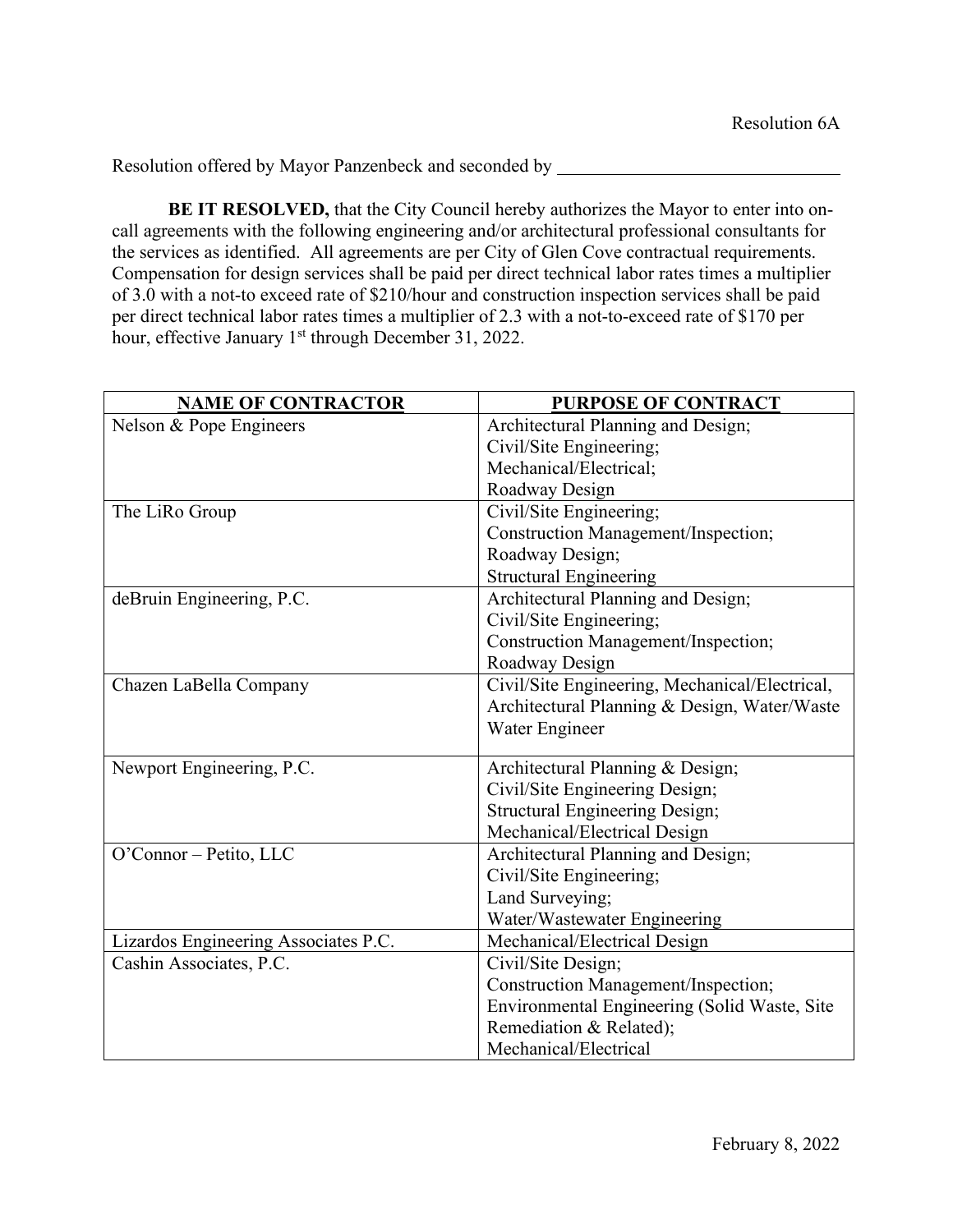| Lockwood, Kessler & Bartlett, Inc.           | Civil/Site Engineering;                      |  |  |
|----------------------------------------------|----------------------------------------------|--|--|
|                                              | <b>Environmental Engineering;</b>            |  |  |
|                                              | Roadway Design;                              |  |  |
|                                              | <b>Structural Engineering</b>                |  |  |
| L.K. McLean Associates, P.C.                 | Architectural Planning and Design;           |  |  |
|                                              | Civil/Site Engineering;                      |  |  |
|                                              | Environmental Engineering (Solid Waste, Site |  |  |
|                                              | Remediation and Related);                    |  |  |
|                                              | Roadway Design                               |  |  |
| Dvirka &Bartilucci Engineers and Architects, | Architectural Planning and Design;           |  |  |
| P.C.                                         | Civil/Site Engineering;                      |  |  |
|                                              | Environmental Engineering (Solid Waste, Site |  |  |
|                                              | Remediation and Related);                    |  |  |
|                                              | Water/Wastewater Engineering                 |  |  |
| Nelson, Pope & Voorhis, LLC                  | Environmental Engineering (Solid Waste, Site |  |  |
|                                              | Remediation and Related);                    |  |  |
|                                              | Traffic Engineering                          |  |  |
| Michel Michell & Associates                  | Landscape Architecture                       |  |  |
| Ensign Environmental, P.C.                   | Architectural Planning & Design;             |  |  |
|                                              | Civil/Site Engineering;                      |  |  |
|                                              | <b>Construction Management/Inspection;</b>   |  |  |
|                                              | Mechanical/Electrical                        |  |  |
| Hirani Engineering & Land Surveying, P.C.    | Civil/Site Engineering;                      |  |  |
|                                              | Construction Management/Inspection;          |  |  |
|                                              | Land Surveying;                              |  |  |
|                                              | <b>Structural Engineering</b>                |  |  |
| Cameron Engineering & Associates, L.L.P.     | Civil/Site Engineering;                      |  |  |
|                                              | Mechanical/Electrical;                       |  |  |
|                                              | Traffic Engineering;                         |  |  |
|                                              | Water/Wastewater Engineering                 |  |  |
| P.W. Grosser Consulting                      | Civil/Site Engineering;                      |  |  |
|                                              | <b>Environmental Engineering;</b>            |  |  |
|                                              | Water/Wastewater Engineering                 |  |  |
| <b>VHB</b> Engineering                       | Civil/Site Engineering;                      |  |  |
|                                              | Land Surveying;                              |  |  |
|                                              | Roadway Design;                              |  |  |
|                                              | <b>Traffic Engineering</b>                   |  |  |
| H2M Architects & Engineers                   | Civil/Site Engineering;                      |  |  |
|                                              | <b>Construction Management/Inspection;</b>   |  |  |
|                                              | Water/Wastewater;                            |  |  |
|                                              | <b>Structural Engineering</b>                |  |  |
| Gedeon GRC Consulting                        | Civil/Site Engineering;                      |  |  |
|                                              | Roadway Design;                              |  |  |
|                                              | Structural Engineering;                      |  |  |
|                                              | Traffic Engineering                          |  |  |
| Land Design Engineering                      | Civil/Site Engineering;                      |  |  |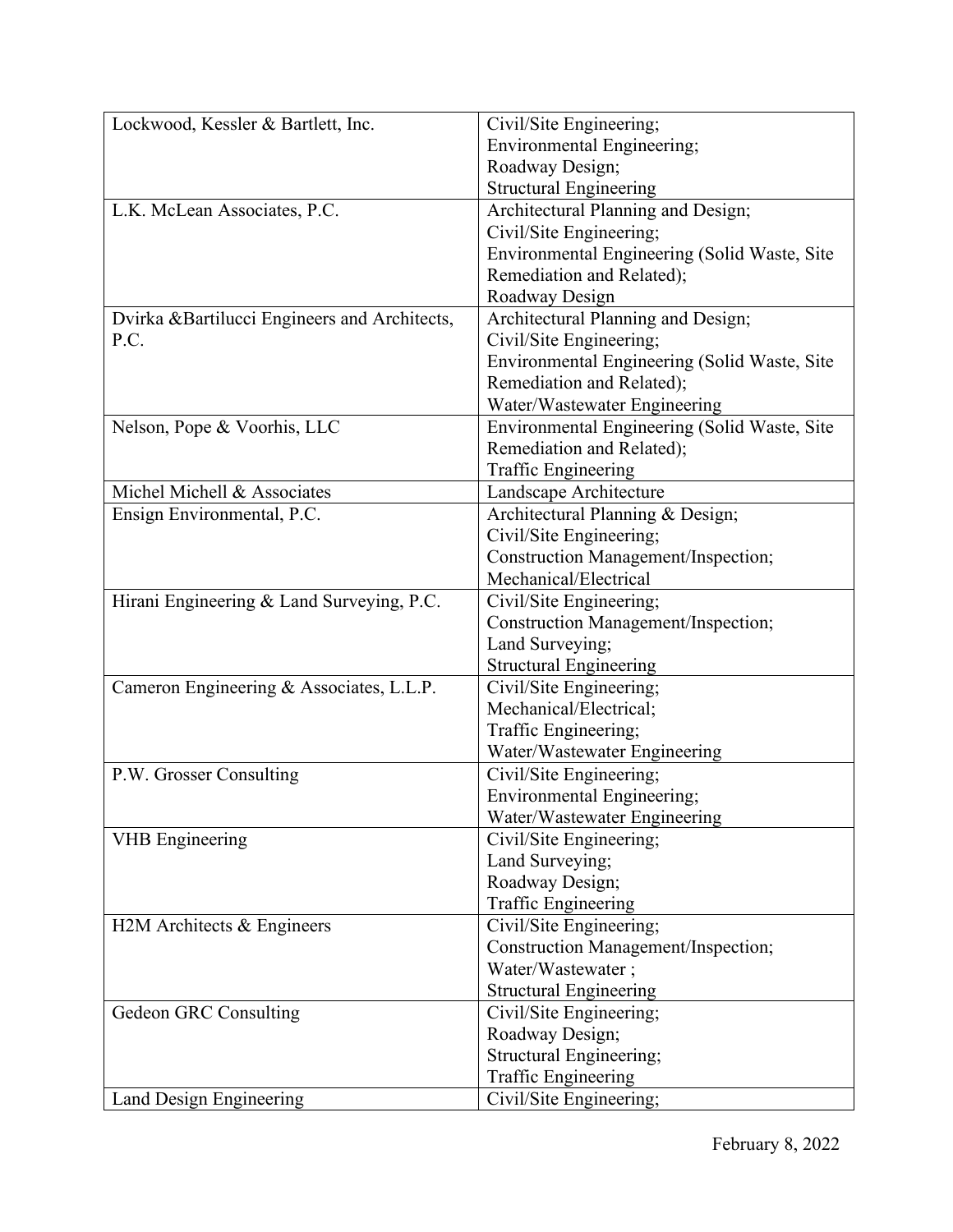| Land Surveying;            |
|----------------------------|
| Roadway Design;            |
| <b>Traffic Engineering</b> |

Resolution 6B

Resolution offered by Mayor Panzenbeck and seconded by \_\_\_\_\_\_\_\_\_\_\_\_\_\_\_\_\_\_\_\_\_\_\_\_\_\_

**BE IT RESOLVED,** that the City Council hereby authorizes the Mayor to enter into an agreement with Chase, Rathkopf & Chase, LLP, for City Attorney services, with a fee of \$16,667.00 per month, effective February 14, 2022 through December 31, 2022.

Funding: A1420-55492

Resolution 6C

Resolution offered by Mayor Panzenbeck and seconded by \_\_\_\_\_\_\_\_\_\_\_\_\_\_\_\_\_\_\_\_\_\_\_\_\_

**BE IT RESOLVED,** that the City Council hereby authorizes the Mayor to enter into an agreement with P.W. Grosser Consulting, Inc. to provide professional environmental and engineering services in conjunction with the Site Management Plan (SMP) for Captain's Cove and the associated public roadways, namely: Garvies Point Road., Herb Hill Road and Dickson Street, for the calendar year 2022 in an amount not to exceed \$12,300, inclusive of expenses.

Funding: A1490-55438

Resolution 6D

Resolution offered by Mayor Panzenbeck and seconded by

**BE IT RESOLVED,** that the City Council hereby authorizes the Mayor to accept the proposal of and enter into a service agreement with Edmunds GovTech, to provide licensing software and services/maintenance, for the City Clerk's Office, in the amount of \$2,482.30 annually, effective April 1, 2022 through March 31, 2023.

Funding: A 1410 55407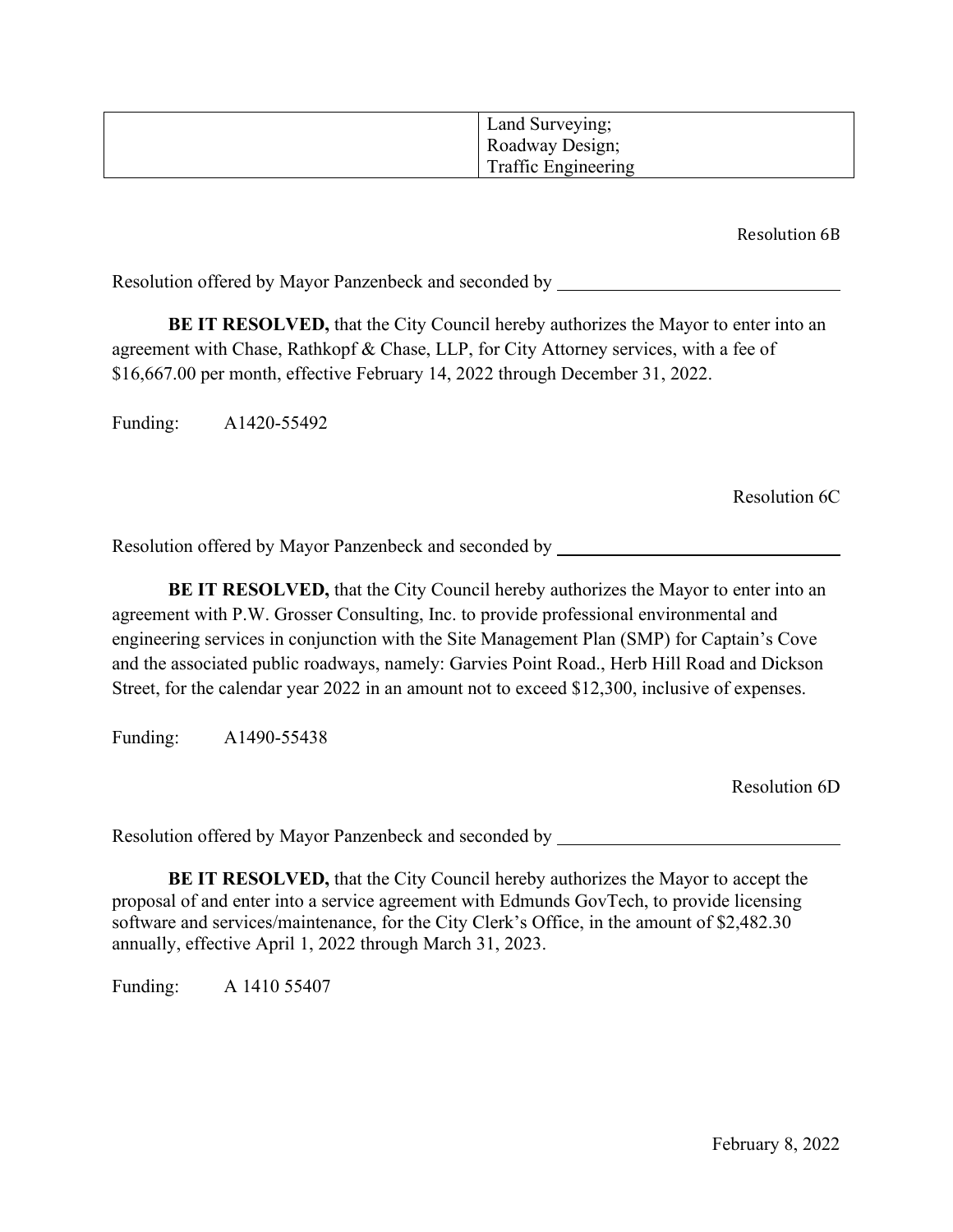**BE IT RESOLVED,** that the City Council hereby authorizes the Mayor to enter into an agreement with Tel-One to provide intercom and video system hardware and maintenance, for the Youth Bureau, in the amount of \$179.55 per quarter (total annual amount of \$718.20), effective January 1, 2022 through December 31, 2022.

Funding: A7050-55450

Resolution 6F

Resolution offered by Mayor Panzenbeck and seconded by

**BE IT RESOLVED,** that the City of Glen Cove is hereby authorized to participate in the Federal Surplus Property Program, facilitated through the NYS Office of General Services, to help us obtain different property needs throughout the year, with no cost to join.

Resolution 6G

Resolution offered by Mayor Panzenbeck and seconded by

**BE IT RESOLVED,** that the City Council hereby authorizes the Mayor to enter into an agreement with the Long Island Water Conference Purchasing Cooperative for the purpose of accessing their joint purchase program in order to procure items necessary for the City of Glen Cove's water distribution system.

Resolution 6H

Resolution offered by Mayor Panzenbeck and seconded by

**BE IT RESOLVED,** that the City Council hereby authorizes the Mayor to enter into an agreement with United Rx Solutions to remove and destroy all expired controlled substances in accordance with DEA regulation at a cost of \$295.00 per destruction, not to exceed \$1,000 per year.

Funding: A4540-55438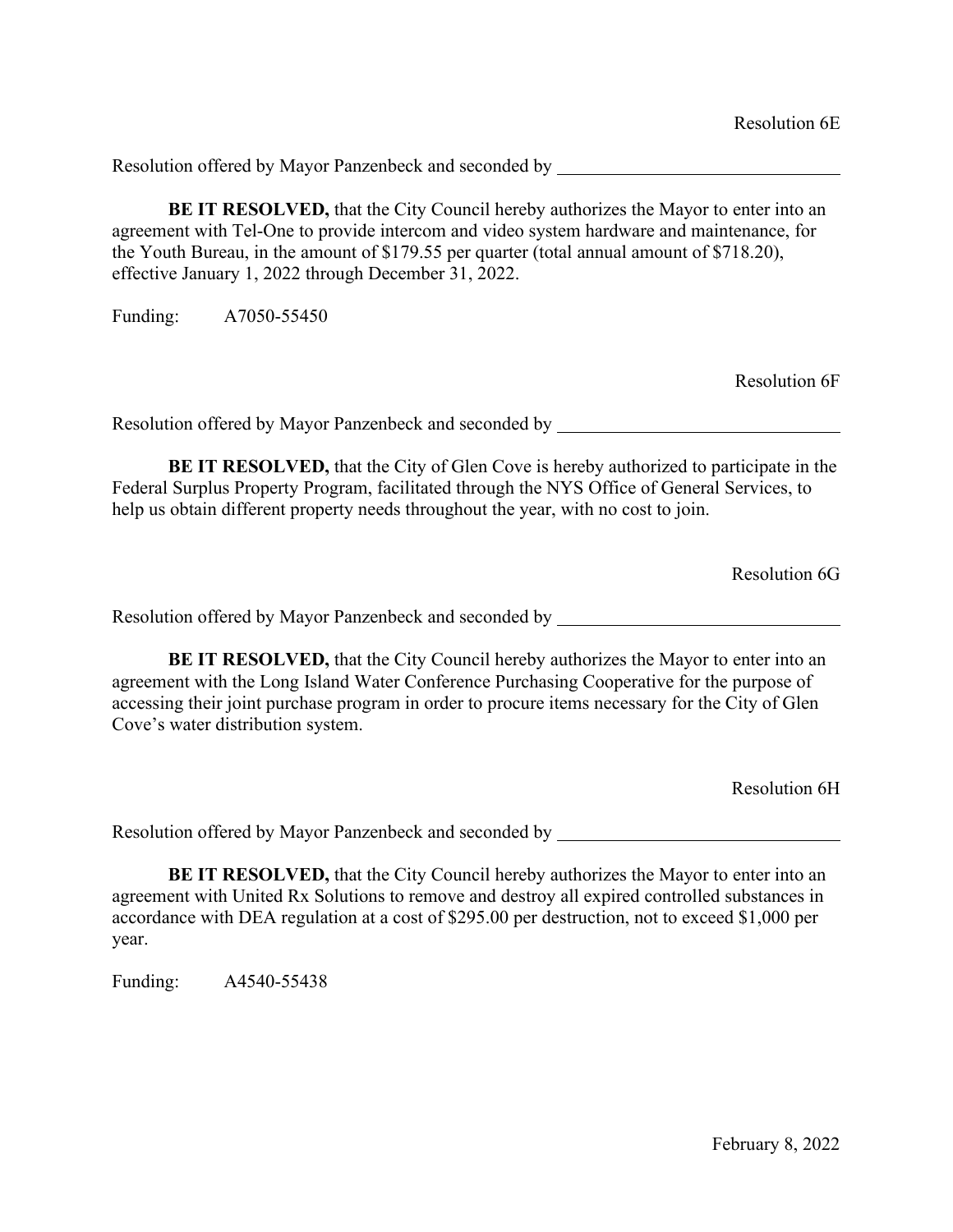**BE IT RESOLVED,** that the City Council hereby authorizes the Mayor to enter into an Independent Contractor Agreement with Kathleen Pagano to provide line dance instruction classes for the Senior Center in the amount of \$2,940, effective January 1, 2022 through December 31, 2022.

Funding: A7030-55439 Contractual Programs (SAGE Funded)

Resolution 6J

Resolution offered by Mayor Panzenbeck and seconded by

**BE IT RESOLVED,** that the City Council hereby authorizes the Mayor to enter into an Independent Contractor Agreement with Nydia DiCarali, to perform as a Project Coordinator for the Age-Friendly initiative grant, effective February 1, 2022 through December 31, 2022, for a total of \$35,000.

Funding: A7030-55438 (2022 Nassau County Age-Friendly Reimbursement)

Resolution 6K

Resolution offered by Mayor Panzenbeck and seconded by

**BE IT RESOLVED,** that the City Council authorizes the Mayor to accept Amendment No. 1 to our Independent Contractor Agreement with Jack Morelli Music Inc. to provide an additional eight (8) special occasion performances for the Senior Center for \$2,000, effective January 1, 2022 through December 31, 2022.

Funding: A7030-55439 Contractual Programs (SAGE Funded)

Resolution 6L

Resolution offered by Mayor Panzenbeck and seconded by \_\_\_\_\_\_\_\_\_\_\_\_\_\_\_\_\_\_\_\_\_\_\_\_\_

**BE IT RESOLVED,** that the City Council hereby authorizes Tina Pemberton to attend Long Island Village Clerk's & Treasurers Association monthly meetings, throughout the year, at a cost of approximately \$900.

(TP/CC) (Proposed by Mayor Panzenbeck)

Funding: A1410-55442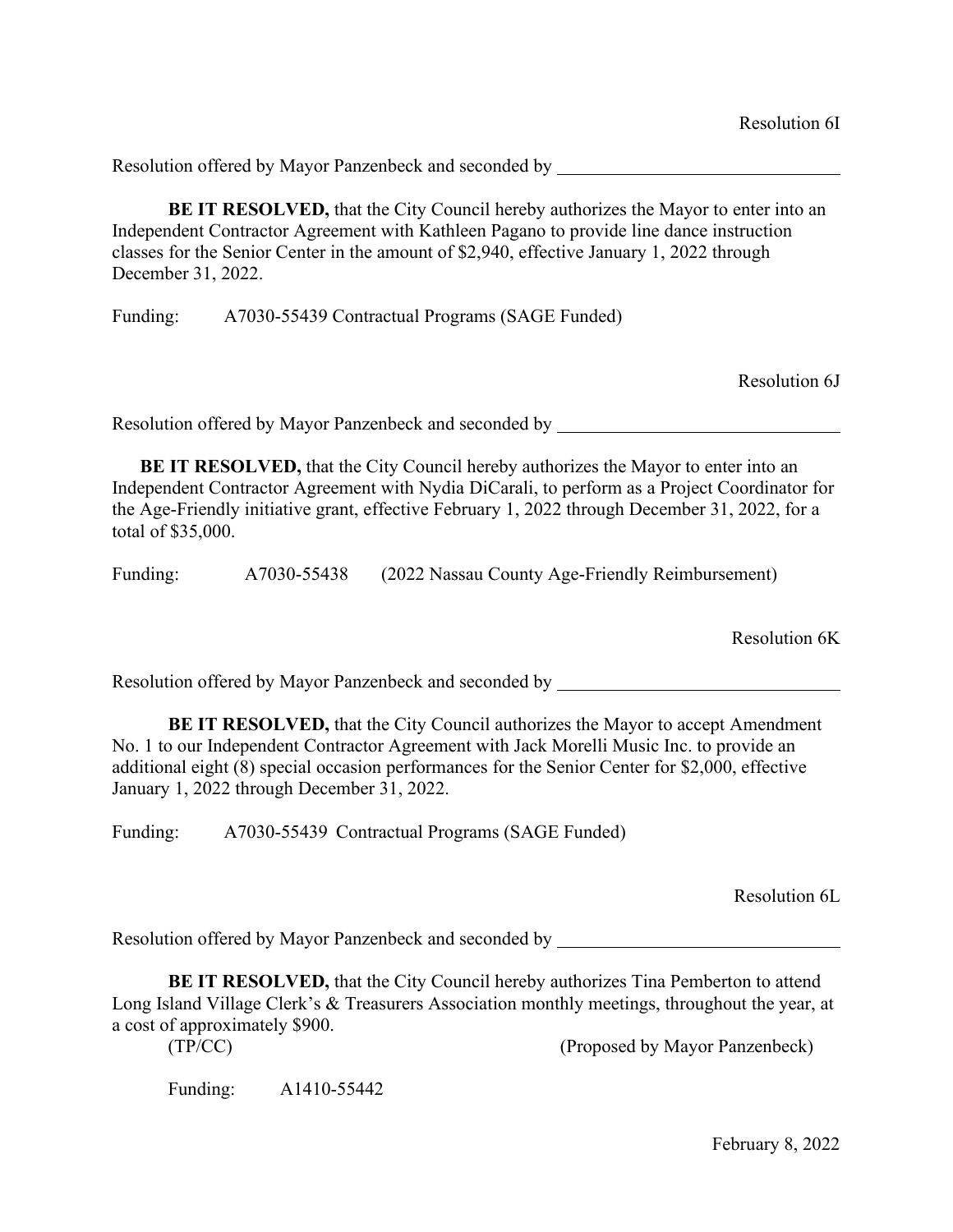**BE IT RESOLVED,** that the City Council hereby authorizes the Glen Cove Parade Committee, Inc. Ancient Order of Hibernians to hold their annual "St. Patrick's Day Parade" on March 20, 2022 and the closing of Forest Avenue, School Street, Glen Street and Pearsall Avenue.

Resolution 6N

Resolution offered by Mayor Panzenbeck and seconded by

**BE IT RESOLVED,** that the City Council hereby authorizes Chief William Whitton to attend Annual International Chiefs of Police (IACP) conference, at a cost of \$2,360.50.

Funding: A3120-55411

Resolution 6O

Resolution offered by Mayor Panzenbeck and seconded by \_\_\_\_\_\_\_\_\_\_\_\_\_\_\_\_\_\_\_\_\_\_\_\_\_

**BE IT RESOLVED,** that the City Council hereby authorizes Deputy Chief Christopher Ortiz to attend Annual International Chiefs of Police (IACP) conference, at a cost of \$2,360.50.

Funding: A3120-55411

Resolution 7A

Resolution offered by Mayor Panzenbeck and seconded by \_\_\_\_\_\_\_\_\_\_\_\_\_\_\_\_\_\_\_\_\_\_\_\_\_

**WHEREAS**, Resolution 7B-1 was passed on January 25, 2022 to appoint Philip W. Grella III as a Police Officer with a stated effective date of January 27, 2022; and

**WHEREAS**, the effective date of employment for Philip W. Grella III was actually and by necessity January 26, 2022;

**NOW, THEREFORE, BE IT RESOLVED**, that, Resolution 7B-1 be amended to state that the effective date of employment for Philip W. Grella III is January 26, 2022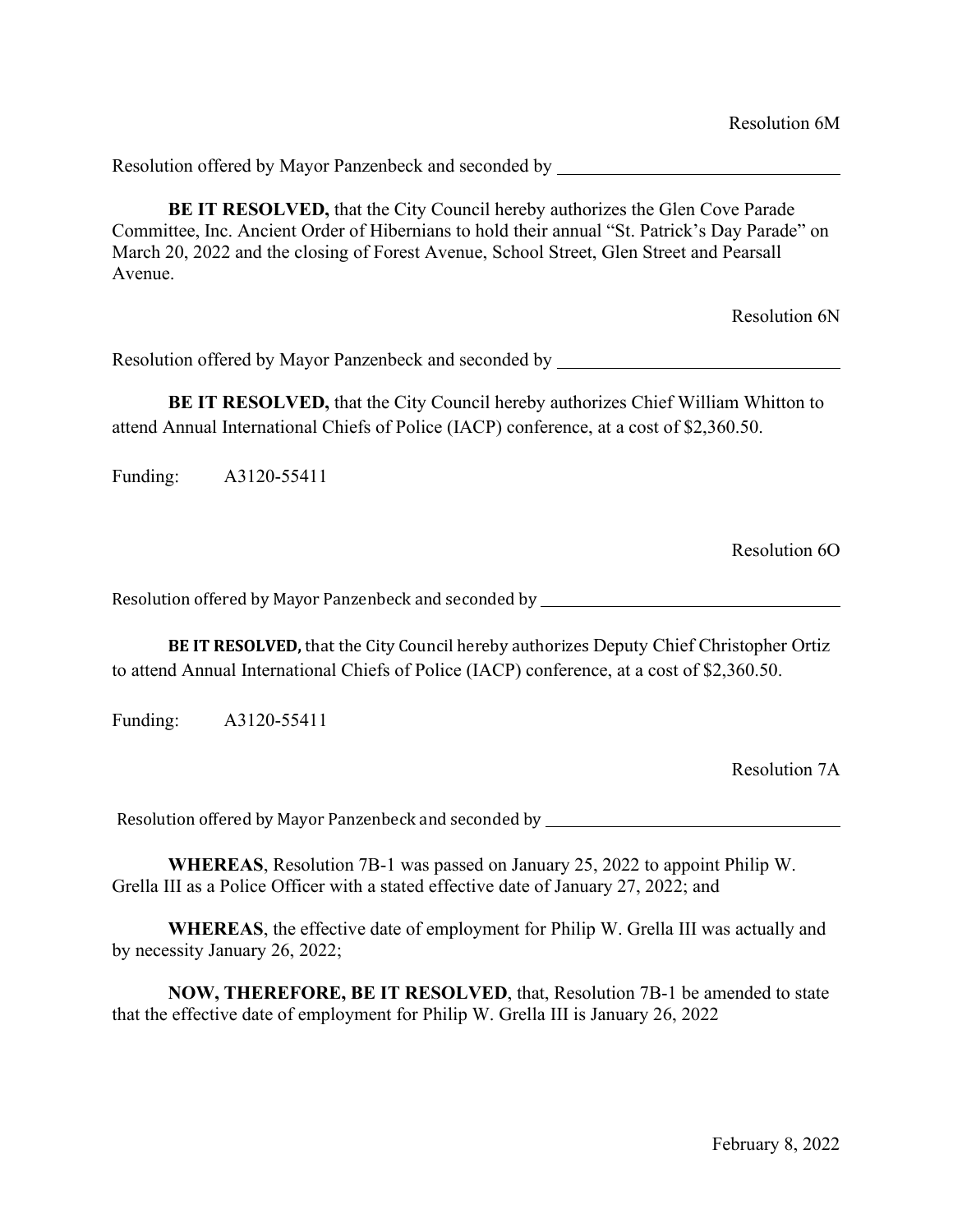**BE IT RESOLVED,** that the City Council hereby appoints Tip Henderson as City Attorney with City Attorney's Office, salary of \$1 per month, effective February 14, 2022 through December 31, 2022. Budget Line: A1420-51101

Resolution 7B-2

Resolution offered by Mayor Panzenbeck and seconded by

**WHEREAS**, the City of Glen Cove has appointed a new City Attorney, effective February 14, 2022; and

**WHEREAS**, Gregory Kalnitsky served as City Attorney for a period of two (2) years up to and including February 13, 2022, and by virtue of such service, has knowledge of, and familiarity with, legal issues, suits and proceedings involving or effecting the City, its officers, departments, boards, commissions and agencies; and

**WHEREAS**, the Mayor and City Council feel that it would be in the best interests of the city if Gregory Kalnitsky were and remained available to aid and assist the new City Attorney as to such matters during a brief transition period; and

 **NOW, THEREFORE, BE IT RESOLVED** by the Glen Cove City Council as follows: Gregory Kalnitsky is hereby appointed as an acting Deputy City Attorney for a set, definite and agreed upon period of February 14, 2022 to March 11, 2022, at an annual salary of \$130,000, together with all usual and commensurate benefits for that period.

Budget Line: A1420-51101

Resolution 7C

Resolution offered by Mayor Panzenbeck and seconded by

**WHEREAS**, an examination for Account Clerk was given by the Municipal Civil Service Commission of Glen Cove; and

**WHEREAS**, a continuous recruitment eligible list was established by the Glen Cove Municipal Civil Service Commission; and

**WHEREAS**, Patricia Antoniotti is certified as eligible under said list by the Glen Cove Municipal Civil Service Commission;